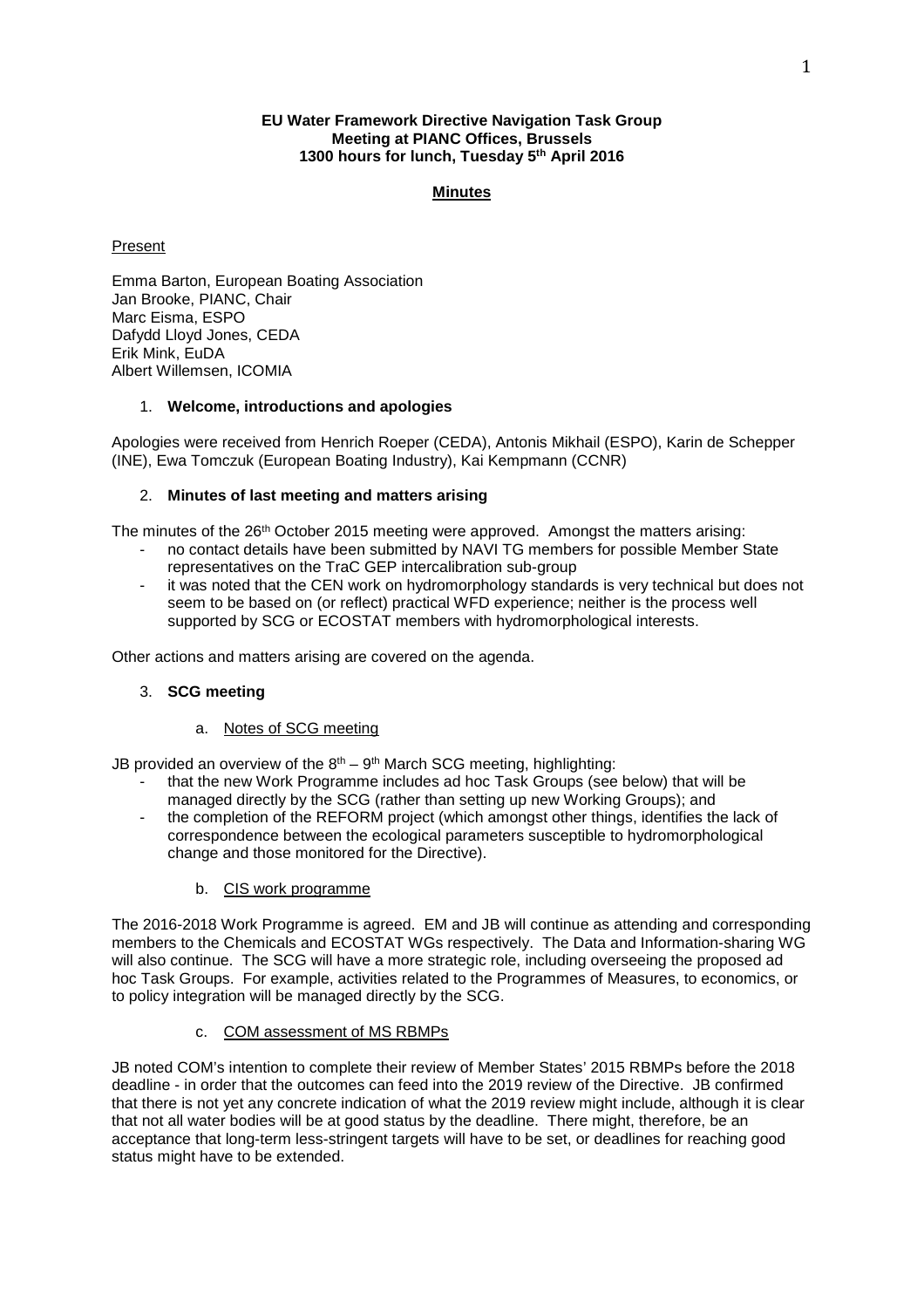### d. Ad hoc Hydromorphology Task Group

JB described the intentions for this Group i.e. to provide a focal point for the wide range of WFD activities that directly or indirectly include or impact on hydromorphology; to help take forward the GEP intercalibration; and to identify and arrange to address gaps (e.g. sediments generally; hydromorphology in TraC water bodies). It was agreed that JB should participate in this ad hoc Group on behalf of NAVI. *Action: JB to circulate ToR to TG*

### e. Ad hoc Article 4.7 Task Group

JB explained that this Group will elaborate on and provide supplementary guidance to CIS Guidance Document 20 on environmental objectives. It will consider, amongst other things: the implications of the Weser CJEU ruling; the lessons learned from good practice, also from infringement proceedings; the role of economics; inter-relationships with other Directives; the need for a common definition of maintenance; and an equivalent to the early stages of the Habitats Directive assessment (i.e. likely significant effect and adverse effect on integrity).

There was discussion about the role of adaptive management in the context of the proposed supplement to Guidance Document 20 and particularly the Weser ruling. EM is concerned that it is not possible to be certain whether a development will result in the status-class level deterioration of one or more elements: this is particularly the case in terms of hydromorphological parameters where the definition of status class boundaries seems to depend entirely on biological status (a potentially significant weakness in the Directive) .

EM also noted that there has been a recent paper published by an EC judge that questions both the competence of the court to reach detailed technical decisions; and the assumed status of many rulings i.e. case law becomes 'beyond question'.

With regard to deterioration, JB reiterated that the REFORM project highlighted the lack of correspondence between the biological elements affected by physical changes and the biological parameters monitored under the Directive – a problem that may also be the case for TraC water bodies. This, together with the lack of clear status class boundaries for many hymo parameters compounds the difficulties of establishing reliable cause-and-effect relationships.

EM confirmed that this is why an adaptive management approach can help. At present, the application of the Article 4.7 tests can potentially be triggered by 'a suspicion'. It was agreed that, where there is uncertainty but the risk of a residual effect on status seems low (i.e. acceptable), a monitoring and review regime (with a clear plan of action in the event that possible deterioration is detected) could be implemented in parallel with mitigation measures, thus avoiding the need for a project to go through the Article 4.7 tests.

A related issue raised in this discussion was the possibility that hydromorphological changes might be medium term (i.e. the ecosystem will recover but not within the monitoring period – so the effect is not permanent): this situation might be a candidate for an adaptive management approach.

Action: EM will review and circulate the paper *inter alia* highlighting the opportunity to identify adaptive management measures in the 'mitigation loop' (CIS Guidance Document 20, Figure 4, page 26).

ME asked about the intention to define 'maintenance'. JB explained that this would highlight the need to differentiate between recent and ongoing maintenance (where the ecology reflects a regularly disturbed ecosystem) and maintenance that has not been carried out for decades (i.e. the ecology has since recovered/stabilised).

It was agreed that JB should participate in this ad hoc Group on behalf of NAVI. EM may also participate. *Action: JB to circulate ToR to TG* 

#### 4. **WG Chemicals**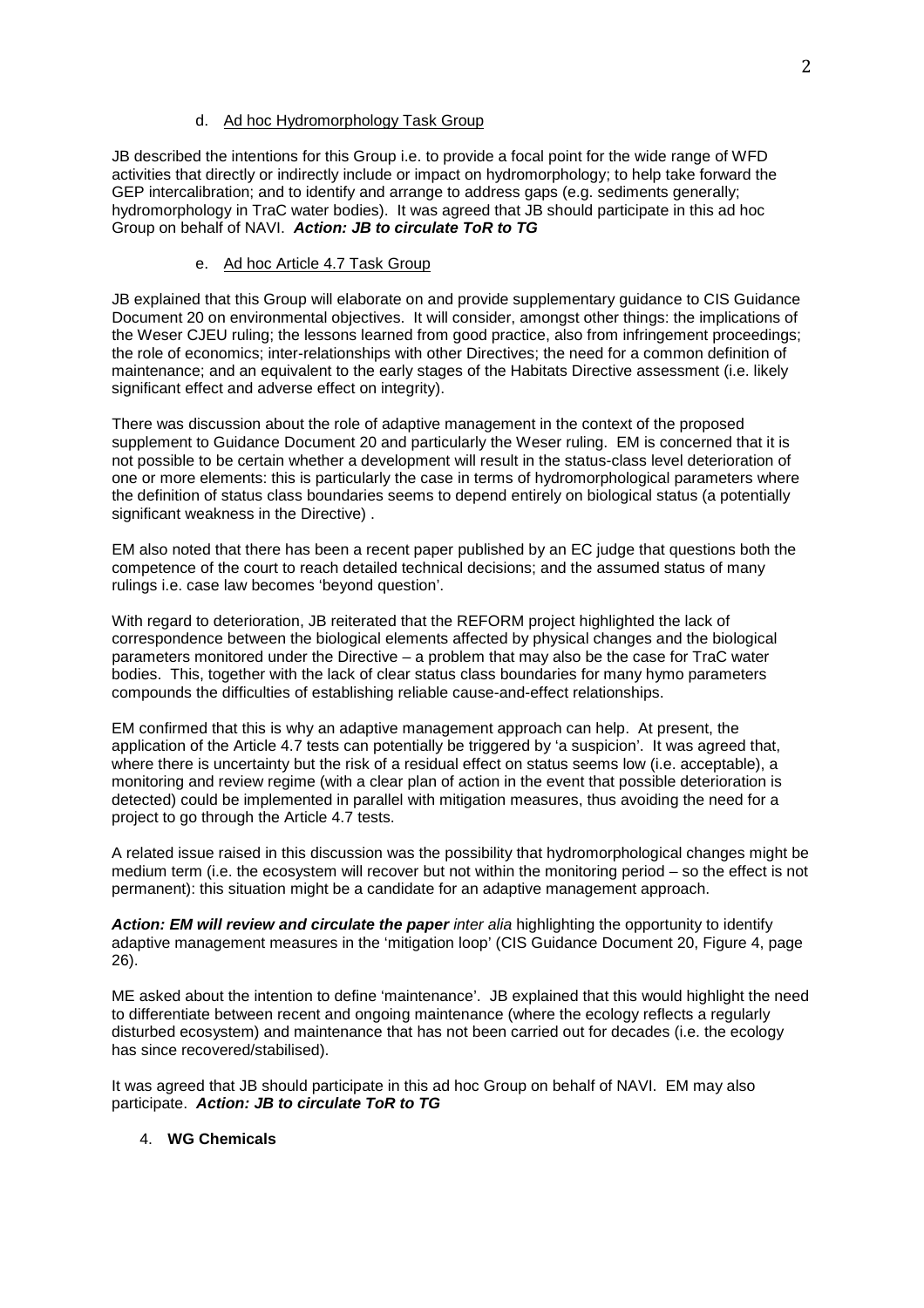EM confirmed that there has been no recent activity. The next meeting, to be held in May 2016, will discuss *inter alia* the selection of substances for the 2019 review.

There is also no update on discussions regarding the use of open loop scrubbers in WFD water bodies. *Action: EM to check with Benoit Loicq, ECSA*

ME indicated that NL and BE may be looking to prohibit the use of open loop scrubbers. *Action: ME to ask colleagues and revert to TG*

## 5. **MSFD licensing workshop**

JB summarised discussions from the MSFD NAVI TG meeting. COM and their consultants are considering the role of licensing in delivering good environmental status under the MSFD. This is of concern to the sector, not least because there does not appear to be any added value in adopting such an approach, particularly given the scale of interest to the MSFD. Other than (possibly) the cumulative effects of two or more major projects in different Member States, existing assessment methodologies already adequately cover the MSFD Descriptors.

JB and DLJ will make presentations at the forthcoming (8<sup>th</sup> April) workshop, highlighting amongst other things:

- highlighting the location of most navigation related activity i.e. within WFD coastal water bodies;
- noting the role of EIA, SEA, WFD and Habitats Directive compliance, etc. in the existing process; and
- stressing the lack of evidence to support the possibility of marine sub-region level effects (at least from navigation or aggregates dredging).

## *Action: JB and DLJ to circulate their presentations*

EB enquired whether there might be any significant gaps in either Directive when compared to the other (i.e. in respect of MSFD hydrographical conditions, sea floor integrity and contaminants vs. WFD hydromorphology and physico-chemical elements). *Action: EB to forward CEFAS report to JB; JB to carry out a comparison if one does not already exist*

#### 6. **Other business**

### a. PIANC's Think Climate initiative

JB reported that, since the COP21, the coalition has two new partners (ESPO and IMarEST) and several new supporters. ESPO brings the ECOPORTS and PERS initiatives (which have potential to be extended to include climate mitigation and adaptation and to be introduced in other parts of the world) and IMarEST brings access to a variety of knowledge opportunities including an intern to develop a YouTube based toolbox of video presentations.

Other activities include recent (London) and planned (Manila, Dubai, USA, Tehran …) WG 178 workshops. The WG 178 will meet in Spain in June.

## b. SedNet

ME reported on SedNet's planned activtiies including:

- a research project on the Rhine that is examining *inter alia* the consequences of climate change for historical contaminated sediments e.g. by re-suspension
- the 3rd SedNet Round Table on sediments in RBMPs. Entitled 'The Danube meets the Elbe' this Round Table will cover the revised Elbe sediment management plan, sediments' issues on the Danube, and contributions from the Rhine. JB noted the potential for a link to the proposed HyMo ATG (see 3d. above). *Action: JB to explore*
- a workshop on sediments in a changing environment; the next workshop will make a clearer link with climate issues
- SedNet participation in a MAES (mapping and assessment of ecosystem services) project that includes sediments' mapping